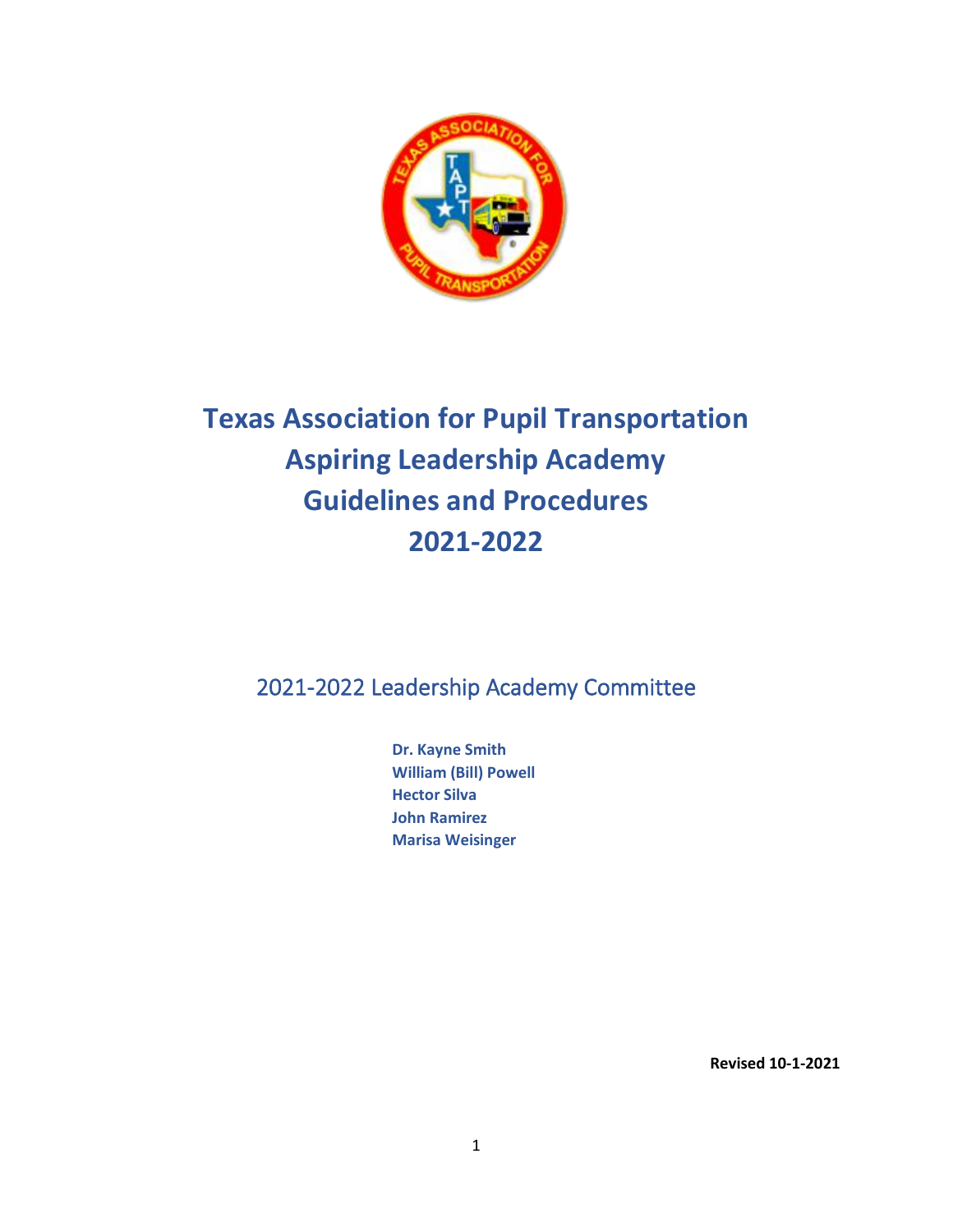# Contents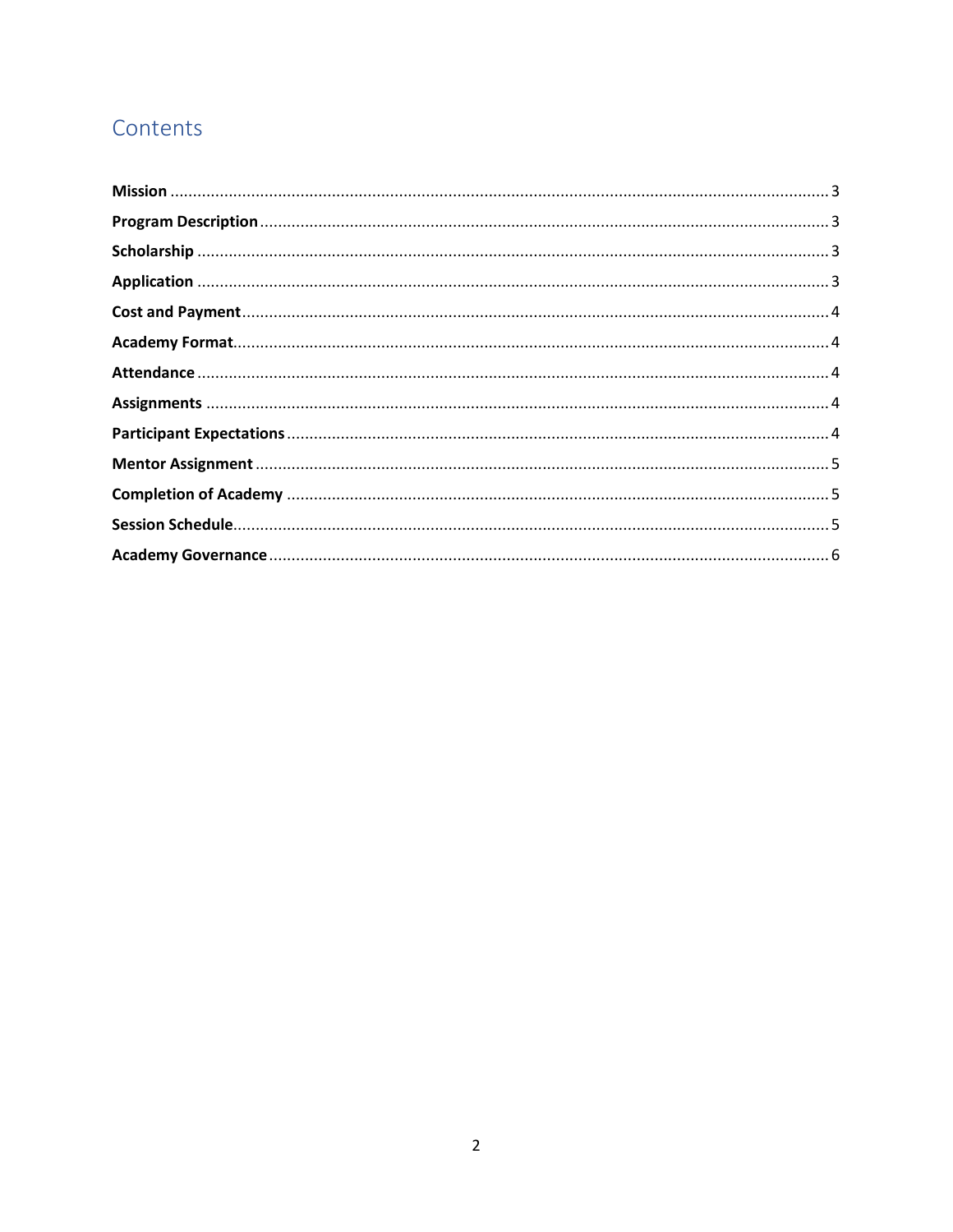# <span id="page-2-0"></span>**Mission**

The mission of the Texas Association for Pupil Transportation (TAPT) Aspiring Leadership Academy is to provide additional training, mentoring, and relationships with colleagues to better provide support and information for those aspiring to be leaders in student transportation departments.

### <span id="page-2-1"></span>Program Description

Each session is designed to provide a comprehensive overview of responsibilities for those placed in leadership roles for the school district transportation department operations. These sessions are designed to provide participants with knowledge, skills, and professional attributes necessary to support a safe and efficient student transportation system for their school district. Each session will also provide participants tools for effective organizational leadership to promote success for their employees. Each session will include a panel-led discussion of relevant topics. It is important for participants to be active in discussion and promote conducive dialogue for the sessions to be successful.

# <span id="page-2-2"></span>**Scholarship**

The Joe Hart Memorial Scholarship will be provided to one attendee and will cover the registration cost for the Academy. Your letter of intent, submitted at the time of your application, should include how the scholarship will benefit you and your career goals.

# <span id="page-2-3"></span>Application

Any current active TAPT member in good standing interested in the aspiring director academy may apply online at [www.tapt.com.](http://www.tapt.com/) A statement of purpose by the applicant, along with the applicant's resume and a letter of support from the applicant's immediate supervisor is required for the application. There are a limited number of seats available in the Academy so not all applicants may be admitted. *All applications must be submitted by the deadline date and time for consideration.*

The statement of purpose (letter of intent) is expected to include the following:

- Your reasons for wishing to be granted admittance into the Aspiring Leadership Academy
- How completion of the Academy will benefit your department
- How the scholarship would benefit you and why you should be selected for the scholarship

Participants for the Academy will be selected from the received applications by the Leadership Academy Committee. Selection criteria may include, but will not be limited to, experience, statement of purpose, resume, and verified active membership and participation in TAPT and its affiliates.

# Application Guidelines

Applicants must:

- Be a current, active member of TAPT
- Provide a letter of support from Transportation Department director or equivalent
- Pay the Academy fee by the deadline date.
- Be available to attend all FIVE of the Academy full day sessions.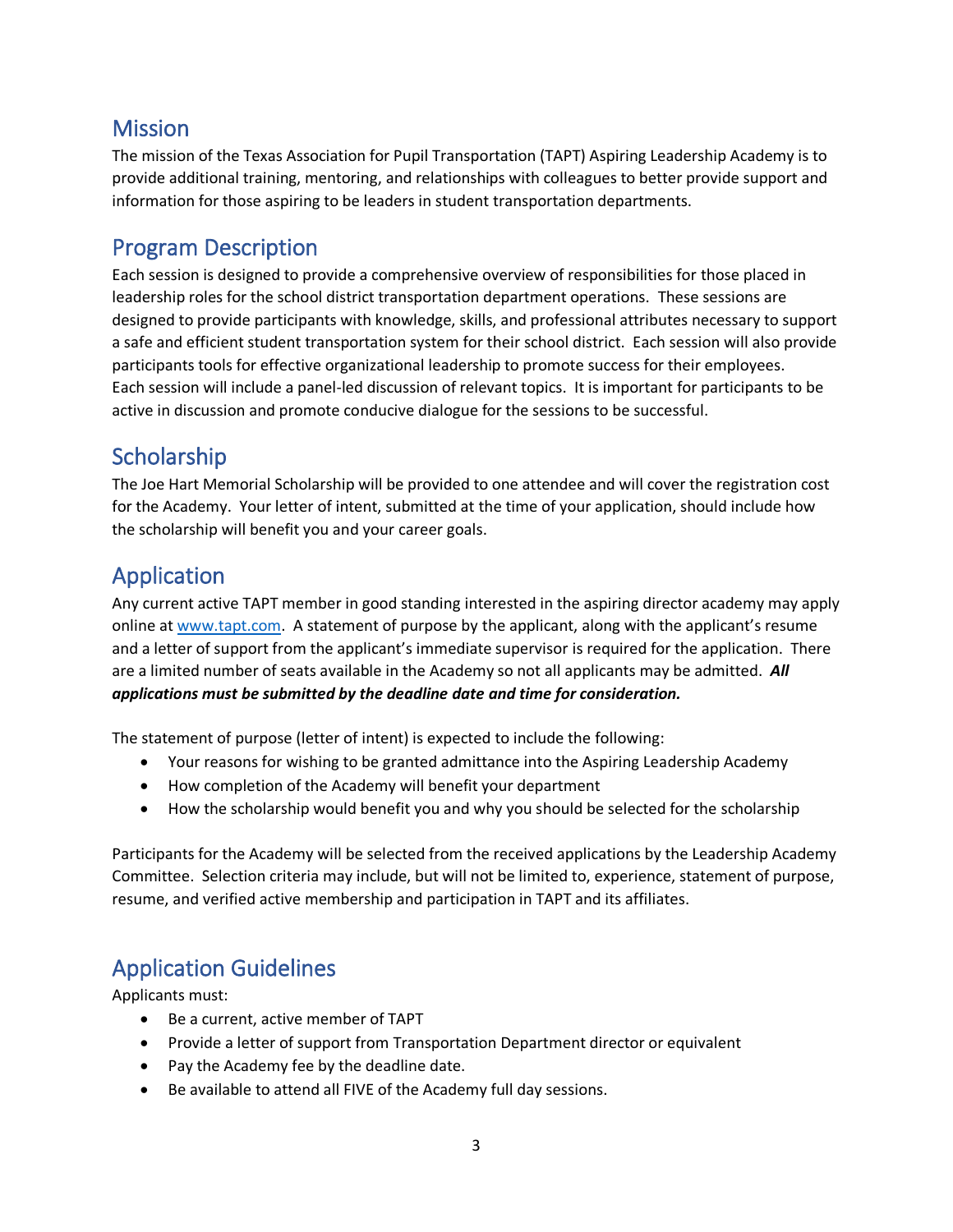Persons considering application should review the *Aspiring Leadership Academy Guidelines and Requirements* for full understanding of eligibility, expectations, and time commitments to the program and understand and agree that they are expected to attend chapter meetings, TAPT professional development courses, school district Board meetings, and other learning and leadership opportunities.

All applications will be reviewed by the Committee members. Applications to the Aspiring Leadership Academy are due by the deadline date given on the application each year.

If you have any questions, email Dr. Kayne Smith at [kayne@tapt.com](mailto:kayne@tapt.com) o[r Marisa@tapt.com.](mailto:Marisa@tapt.com)

### <span id="page-3-0"></span>Cost and Payment

The cost for the Aspiring Leadership Academy is \$750.00 which covers the course fee for all five sessions and handouts. **Full payment is due by the deadline date. No full or partial refunds will be provided unless before the deadline date AND requested in writing via email to Marisa@tapt.com.**

### <span id="page-3-1"></span>Academy Format

Each of the five full day sessions will begin with a TAPT professional development course (PDC) in leadership. Each course will be relevant to the discussion topic for the specific session. Each participant is required to complete the course successfully with a passing exam score at the end of the course. Upon successful completion of all 5 PDC courses offered as part of the five sessions, participants will receive via email a PDC Certificate of Completion listing all five leadership PDC courses.

The afternoon session of the Academy will include a panel discussion of thought leaders and industry experts who will share their expertise during an informative and interactive topic-related discussion. Participation and dialogue are welcome and expected.

### <span id="page-3-2"></span>Attendance

Attendance is mandatory at all sessions.

### <span id="page-3-3"></span>**Assignments**

Depending on the session, assignments may be provided to complete on your own prior to the session. This may include, but not be limited to, research, writing, or a reading assignment.

### <span id="page-3-4"></span>Participant Expectations

Participants will be expected to participate in additional activities and events outside of the Leadership Academy, including, but not limited to, local chapter meetings, local School Bus Safety "Roadeos", local conferences, industry trade shows, serving on committees or local chapter executive committees, or any other events as provided by your program chair and mentor.

You may also be expected to visit other school district transportation operations, including a small district (less than 75 buses) and a large district (more than 200 buses). Participants will be required to attend the TAPT Annual Conference in June.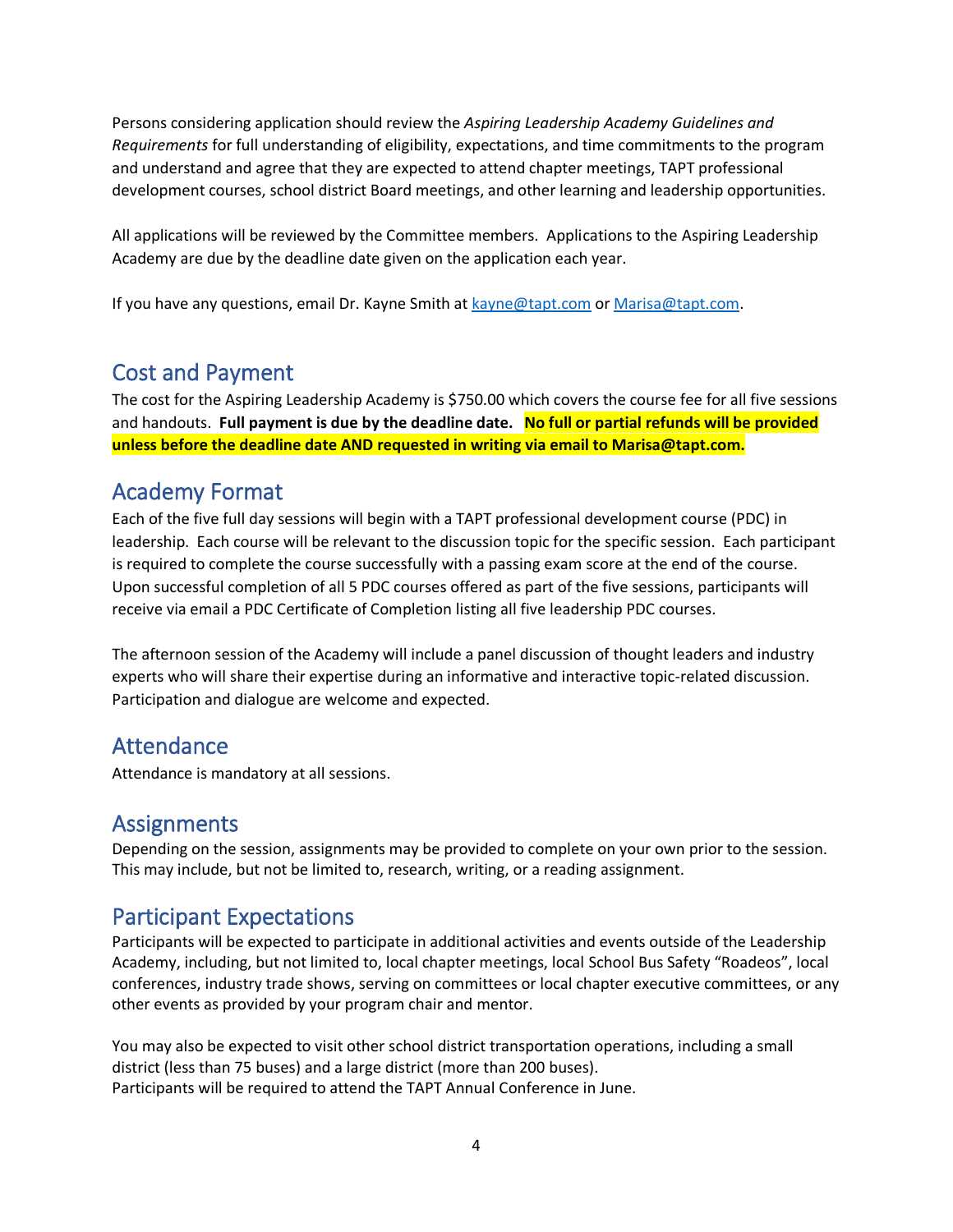Assignments after each event will be provided by the program chair and/or mentor. A record of events attended will be submitted to your mentor before the conclusion of the Academy. Academy attendees are to attend one school board meeting at their district during the academy. Following the meeting, the attendee will meet with their mentor to discuss what they observed at the meeting and to ask any questions regarding the school board process, including best practices for presenting at school board meetings.

### <span id="page-4-0"></span>Mentor Assignment

Each Academy participant will be assigned a mentor. Participants will work closely with the mentor throughout their year in the Academy. Mentors may make site visits to the participants district for observation and feedback. The participant may also visit the mentor's district for observation. Mentors will schedule one meeting per month with Academy participant, whether in person or virtually (Zoom).

Mentors will be assigned by the Leadership Academy Committee. Mentors will serve as volunteers to the Academy and will be recognized for their service at the TAPT Annual Conference.

# <span id="page-4-1"></span>Completion of Academy

All members of the cohort who successfully completed the Academy will be recognized at the TAPT Annual Conference held in the summer.

## <span id="page-4-2"></span>Session Schedule

Every attempt will be made to schedule each of the five sessions in conjunction with other TAPT or regional events such as the state conference, regional conferences and professional development events for ease of travel. Below is an **example** of how the sessions for the Leadership Academy might be scheduled. *Note that the following is an example and not all sessions will follow this exact order. Each session will start with a PDC Leadership course aligned with the session theme.*

#### Session One: Transportation Leadership: New Director

• Panel Discussion – Becoming a leader

#### Session Two: Transportation and Organizational (HR) Leadership

• Panel Discussion – Human Resources Topics (hiring, recruitment, retention, organizational management, conflict resolution)

#### Session Three: Transportation and Operational Leadership

• Panel Discussion – Operations Topics (routing, field trips, fleet maintenance, required reporting, etc.)

#### Session Four: Transportation and Customer Service and Effective Communication

Panel Discussion – effective customer service and communication for your staff, students, parents, and community

#### Session Five: Transportation Policy and Financial Leadership

• Panel Discussion – Fiscal Management (budgeting, procurement, fiscal responsibility, bonds, new construction)